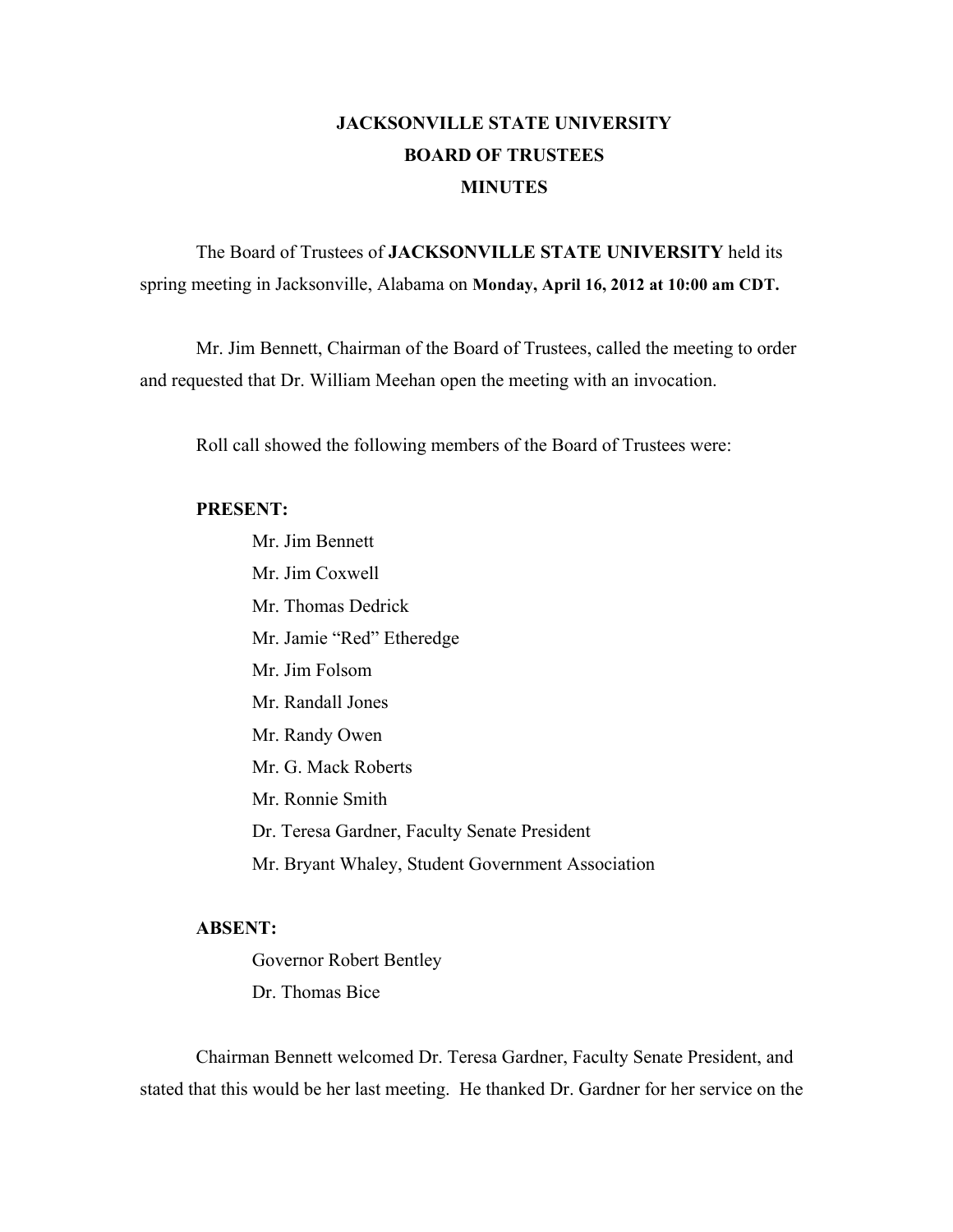Board. She stated that she had enjoyed working with the Board this year and that she appreciated the way they had tried to help improve the lines of communication with the faculty. Dr. Gardner introduced Dr. Benji Blair who will be replacing her as Faculty Senate President.

Chairman Bennett welcomed Mr. Bryant Whaley, President of the Student Government Association, to the Board of Trustee meeting and stated that this was Mr. Whaley's last meeting. Mr. Whaley stated that he had enjoyed working with the Board during the past year. He introduced Mr. Jason Sumner, incoming President of the Student Government Association and the new SGA officers. The new officers are: Ms. Jade A. Wagner, Vice President of Student Senate; Ms. Alexandria B. Rainwater, Vice President of Student Activities; Mr. Jeremy D. Potts, Vice President of Organizational Affairs; Ms. Krystal A. Hardy, Chief Justice; and Ms. Amanda N. Cave, Director of Publicity.

Chairman Bennett welcomed Mrs. Beth Meehan, First Lady of JSU, to the Board of Trustees meeting.

Chairman Bennett recognized Ms. Phyllis Ingram, partner in Carr, Riggs & Ingram, LLC as one of Governor's Bentley's nominees for the Jacksonville State University Board of Trustees.

#### **APPROVAL OF MINUTES**

Chairman Bennett asked that the minutes of the January 23, 2012 Board of Trustee meeting be reviewed. Mr. Randy Jones made a motion to approve the Board of Trustee minutes. Mr. Randy Owen seconded and the minutes were approved.

#### **ACADEMIC AFFAIRS COMMITTEE**

Mr. Randy Owen, Chair of the Academic Affairs Committee, made the following motions for the Board's approval: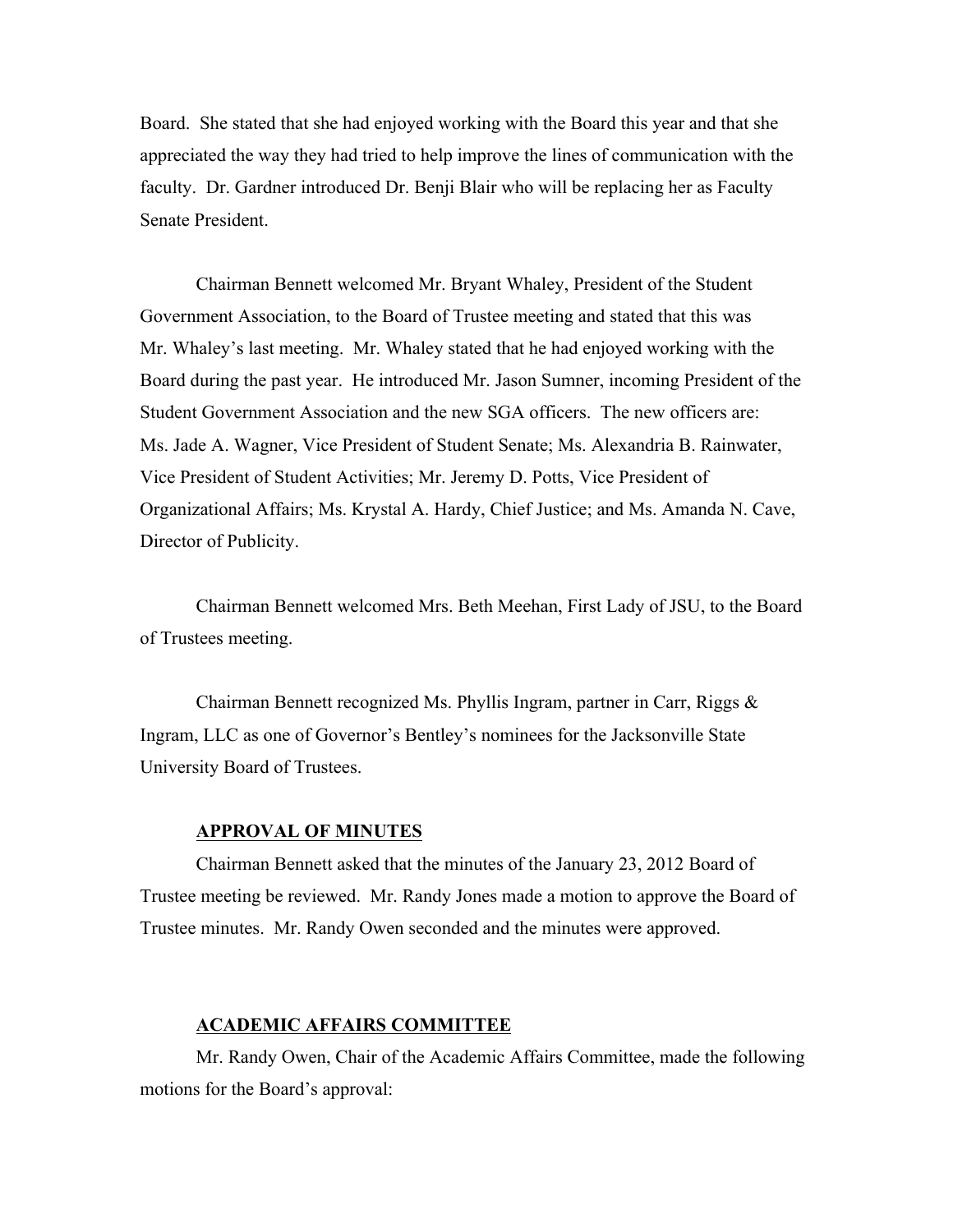#### **Motion #1**

That upon the recommendation of the Faculty Senate, a category for promotion of exemplary, long-time Instructors be established. The category of Distinguished Lecturer with the following criteria was recommended for implementation in Academic year 2012-13.

#### **Distinguished Lecturer Criteria**

1. Minimum of twelve (12) years at the rank of Instructor at Jacksonville State University.

2. Must have a continuous and sustained record of teaching and service equivalent to that required for advancement from assistant to associate professor, for the most recent full five-year period.

3. Must have a record of scholarship excellence for the most recent full five-year period equivalent to that expected of someone advancing to the rank of an associate professor.

4. Portfolio review will proceed in the same manner as those applying to faculty advancing in other ranks, including a review of the most recent full five-year period.

5. Must be recommended by the dean of the college for the rank and approved by the Provost/VPASA and the President; and

6. This rank carries a salary adjustment equivalent to the increase provided faculty promoted from assistant professor to associate professor, currently \$3,500.

## **Coming from the Academic Affairs Committee the motion did not require a second. After discussion from the Board the motion was approved.**

#### **Motion #2**

That upon the recommendation of the Faculty Senate, a category for promotion of exemplary faculty holding the rank of Professor be established. The category of Distinguished Professor with the following criteria was recommended for implementation in Academic year 2012-13.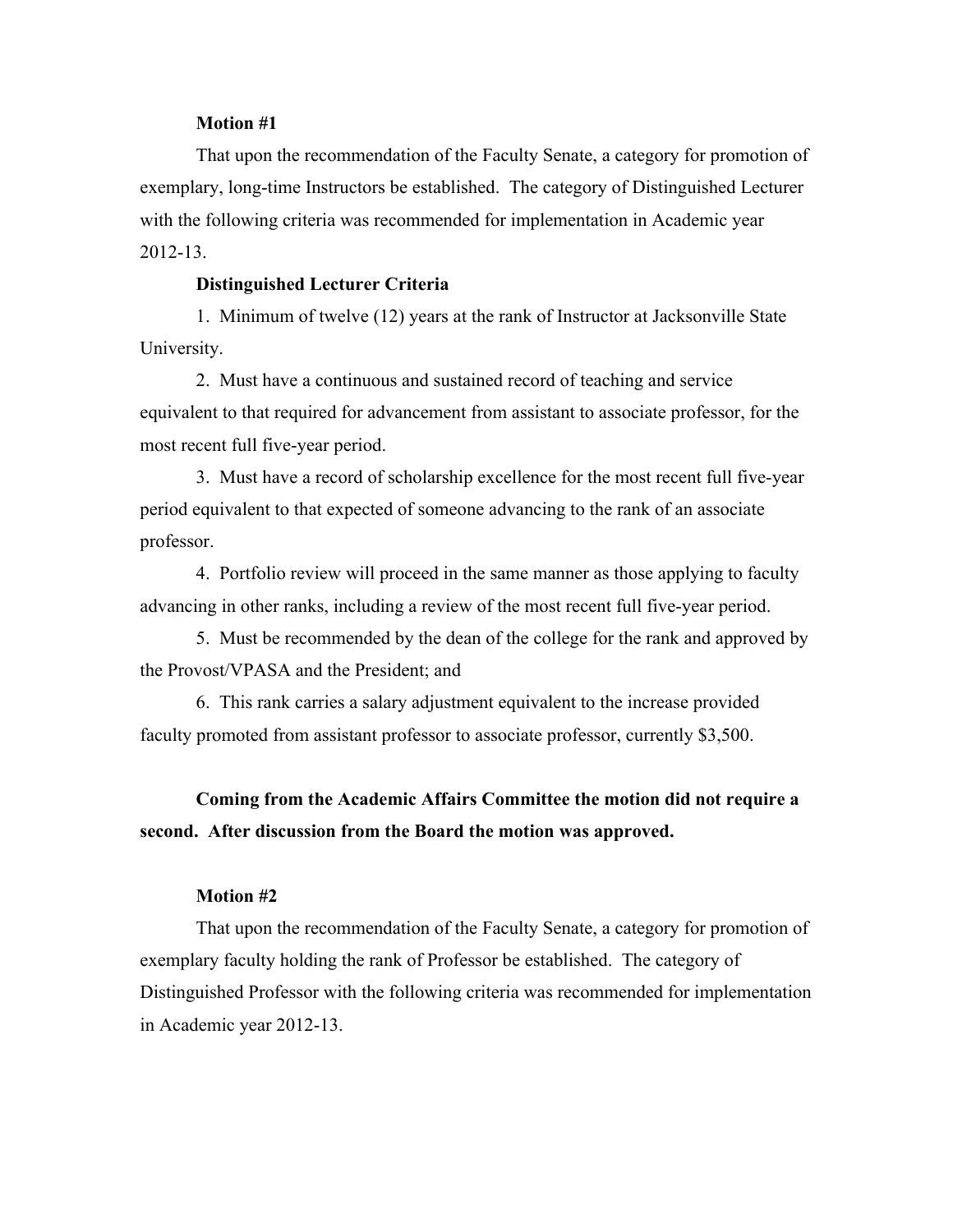#### **Distinguished Professor Criteria**

1. Minimum of five (5) full years in rank as a Full Professor at Jacksonville State University.

2. Must have a continuous and sustained record of publications and presentations at the regional, national, or international level.

3. Must have a continuous and sustained record of service to the University and to his/her discipline.

4. Portfolio preparation will proceed in the same manner as those applying to faculty advancing in other ranks, including a review of the most recent full five-year period. The portfolio must be positively reviewed by three outside reviewers, two of whom will be selected by the dean of the college.

5. Must be recommended by the dean of the college and approved by the Provost/VPASA and the President; and

6. This rank and the concomitant salary supplement of \$7500 per year is of limited duration (five years), but is renewable for five (5) years from the date of first appointment; however, the process may be repeated for each subsequent five-year period, with a corresponding supplement of \$7,500 per year for five years.

**Coming from the Academic Affairs Committee the motion did not require a second. After discussion by the Board the motion was approved unanimously.** 

#### **ATHLETIC COMMITTEE**

Mr. Jim Folsom, Chairman of the Athletic Committee, called on Athletic Director Warren Koegel and Architect Yann Cowart, to present renderings to the Board for improvements to JSU's softball and tennis facilities. After the presentation, Mr. Folsom made a motion that the Board consider the following motion for approval:

The Athletic Committee respectfully makes a motion that this Board of Trustees authorizes the President to proceed with plans and bids for renovations to the University Field facilities, (Softball Stadium), which will consist of a structure that will replace the existing bleachers located behind home plate with new seating, bathrooms, a concession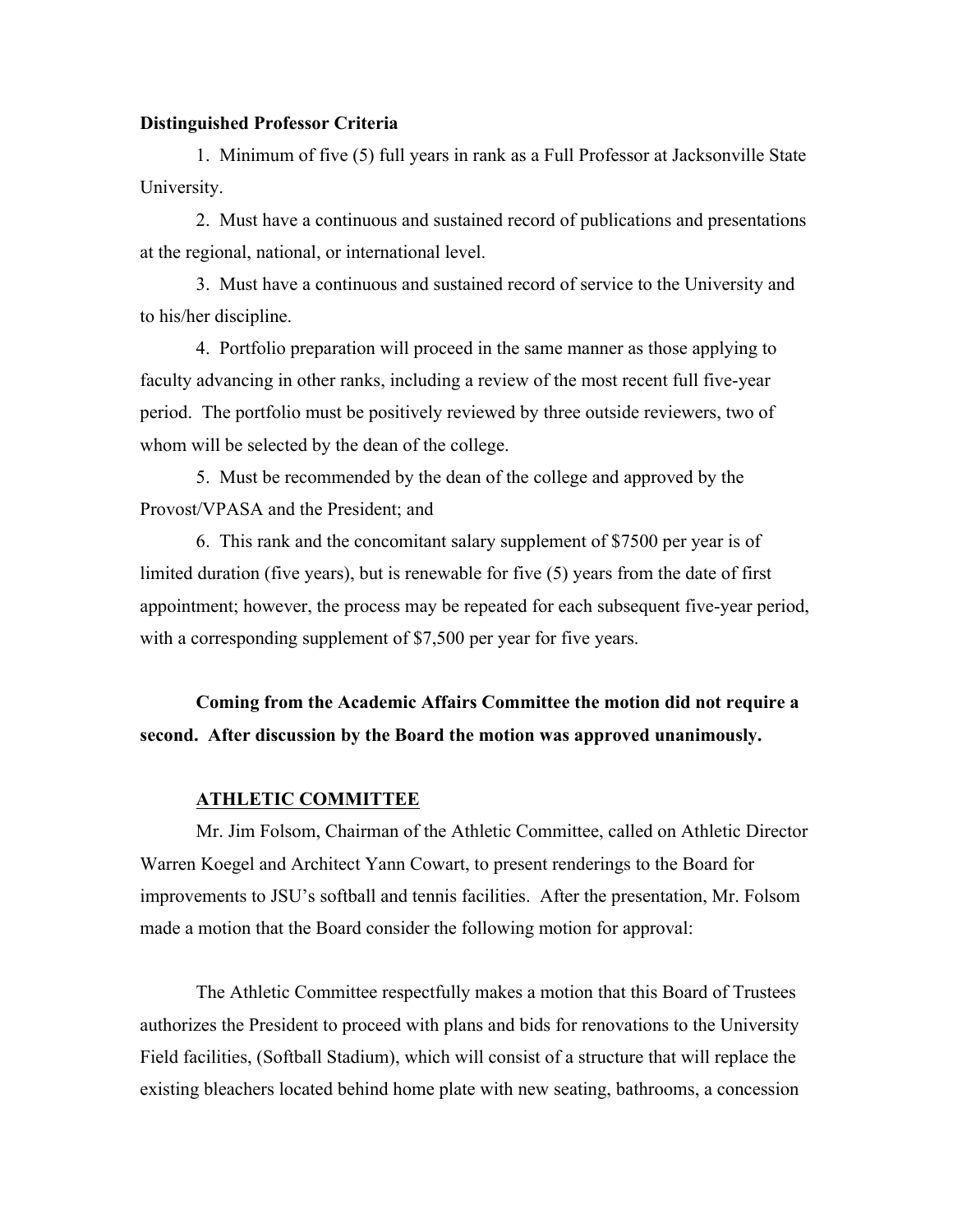stand, and a press box. The Athletic Committee also respectfully requests that the motion grants to the President authorization to proceed with plans and bids for the rebuilding and resurfacing of the University's tennis courts and other improvements to that facility as discussed.

**Coming from the Athletic Committee the motion did not require a second. After discussion from the Board the motion was approved unanimously.** 

#### **BUILDING AND FINANCE COMMITTEE**

Mr. Mack Roberts, Chairman of the Building and Finance Committee, presented the following Resolution for the Board's consideration:

#### **RESOLUTION 543**

**WHEREAS**, this Board of Trustees is committed to keep tuition at its lowest possible cost while maintaining the highest quality education for our student body; and

**WHEREAS**, current tuition and fees at Jacksonville State University are at the state median as reported by the Alabama Commission on Higher Education; and

**WHEREAS**, the University's Budget Committee and President Meehan believe the institution can operate effectively and efficiently in FY 2012-13 WITHOUT AN INCREASE IN TUTION provided the Alabama Legislature's Education Trust Fund allocation to Jacksonville State University is no less than the current allocation of \$36,689,864;

**THEREFORE BE IT RESOLVED**, that the following increased rates be approved

| Resident Dining Meal Plan + tax | \$1,250 |
|---------------------------------|---------|
| <b>ID Replacement Fee</b>       | \$25    |

Residential housing for fall and spring terms:

| Apartments-   |         |
|---------------|---------|
| Campus Inn    |         |
| Efficiency    | \$1,880 |
| 1 Bedroom     | \$2,420 |
| College       | \$2,310 |
| Colonial Arms | \$2,310 |
| Jax           |         |
| 1 Bedroom     | \$2,310 |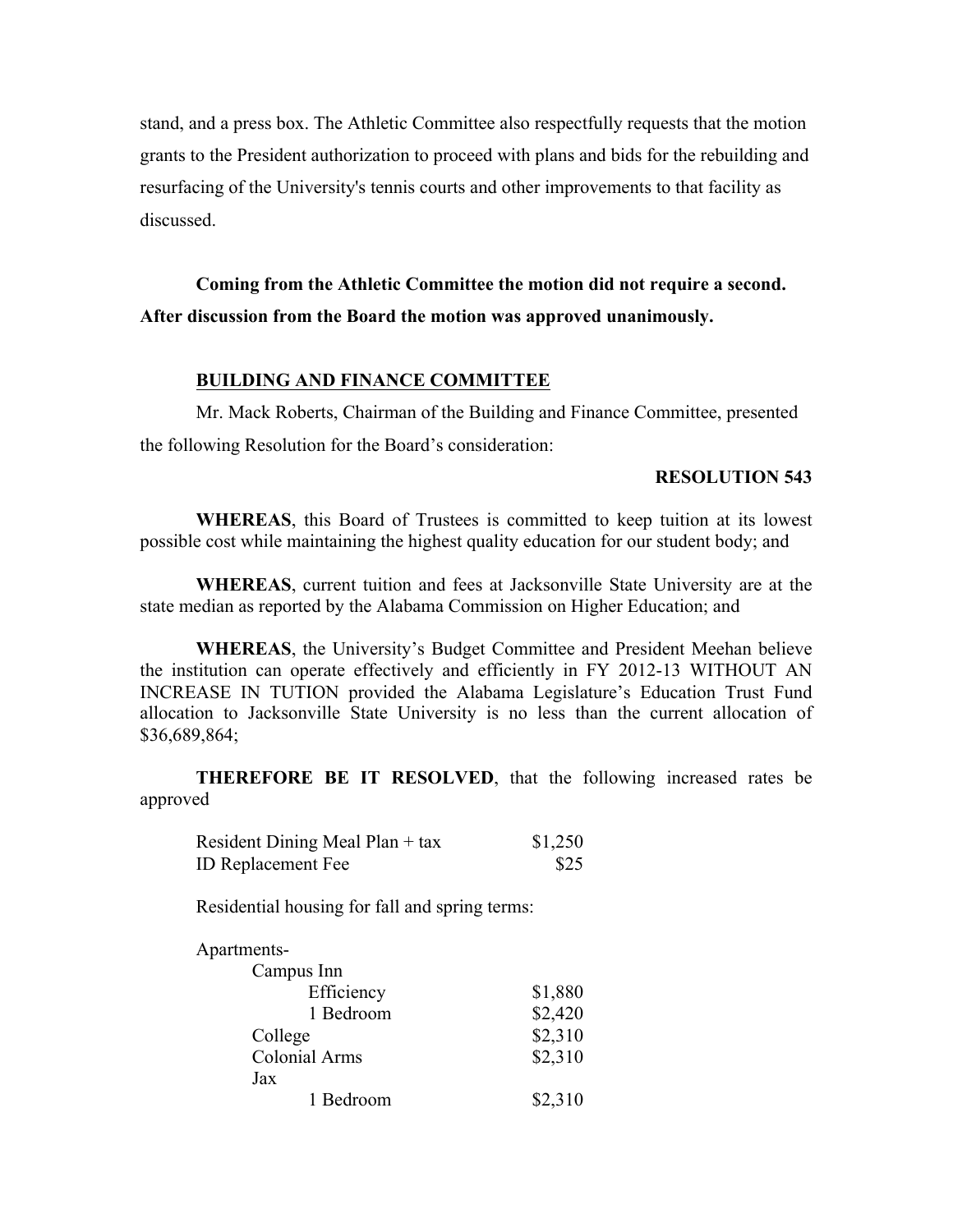| 2 Bedroom                  | \$2,540 |
|----------------------------|---------|
| Pannell                    |         |
| Efficiency                 | \$2,195 |
| 1 Bedroom                  | \$2,310 |
| Studio                     | \$2,195 |
| Penn House                 | \$2,310 |
| <b>Stadium Housing</b>     |         |
| Efficiency                 | \$2,730 |
| 4 Bedroom Pod              | \$2,310 |
| 4 Bedroom Concourse        | \$2,310 |
| Residence Halls-           |         |
| Crow                       | \$1,775 |
| Curtiss                    | \$1,775 |
| Daugette                   | \$1,775 |
| Dixon                      | \$1,775 |
| Fitzpatrick                | \$1,775 |
| Logan                      | \$2,040 |
| Patterson                  | \$2,040 |
| Sparkman                   | \$2,290 |
| <b>Specialty Halls</b>     |         |
| <b>International House</b> | \$1,450 |
| Leadership House for Women | \$2,290 |
| Pi Kappa Phi House         | \$2,200 |
| Sigma Phi Epsilon House    | \$2,200 |

**BE IT FURTHER RESOLVED,** dual enrollment tuition will be charged at half the undergraduate credit hour rate;

**BE IT FURTHER RESOLVED**, that this Board of Trustees WILL NOT INCREASE TUITION RATES for the 2013 academic year provided Jacksonville State University Receives an allocation from the Education Trust Fund of at least \$36,689,864, the same amount allocated for FY 2011-12;

**BE IT FURTHER RESOLVED,** should the Education Trust Fund allocation for FY 2012-13 be less than the current allocation or if the institution is prorated in FY 2011- 12 or FY 2012-13, then this Board of Trustees authorizes an increase in tuition necessary to offset the reduction in the Education Trust Fund allocation not to exceed the percentage of the allocation decrease or proration.

**Coming from the Building and Finance Committee the motion did not** 

**require a second. After discussion from the Board the Motion was approved** 

**unanimously.**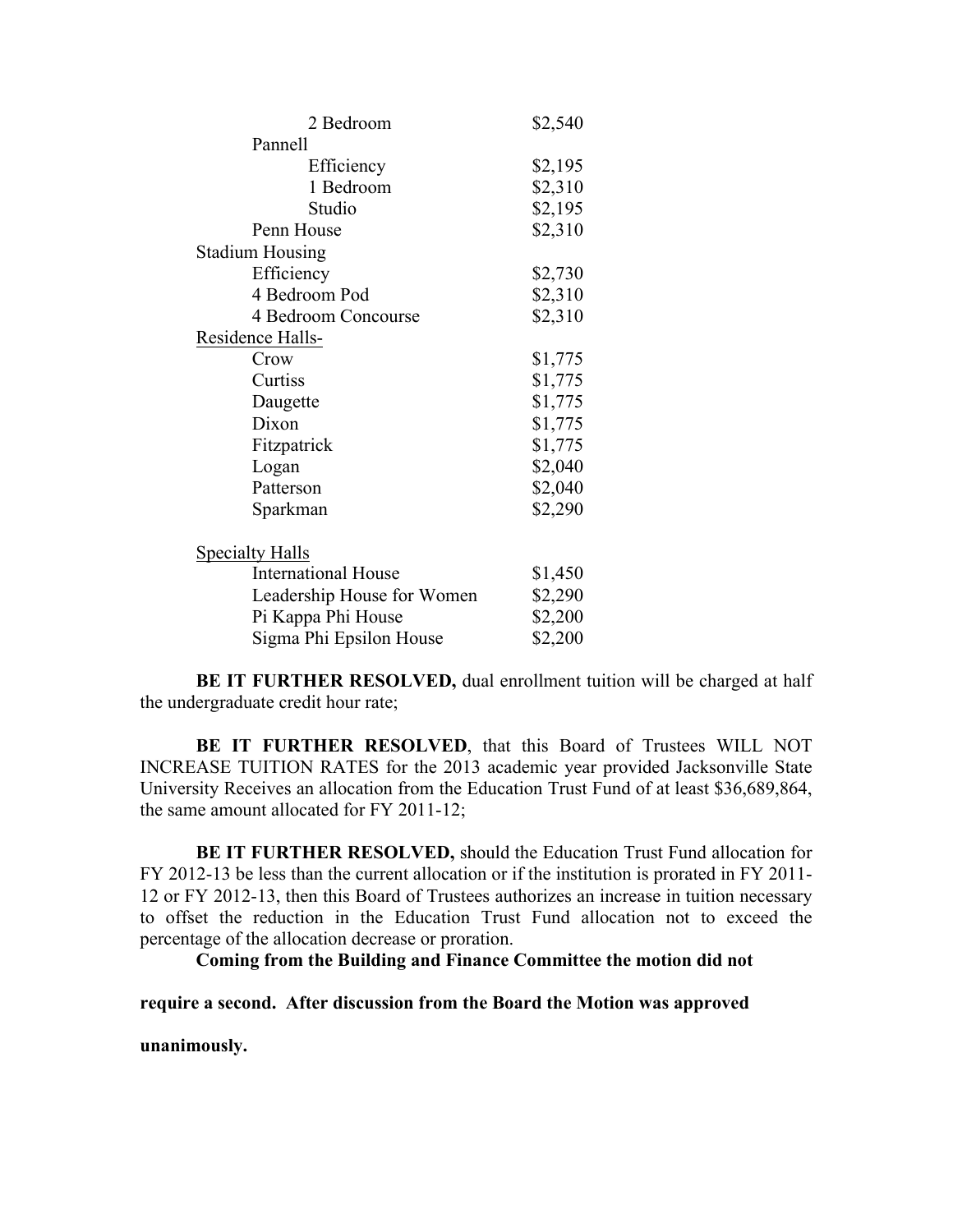Mr. Roberts also presented the following Resolution for the Board's consideration:

### **Resolution 544**

#### **Be it resolved as follows:**

That the President Pro Tempore or his designee is hereby authorized to assign such work as he shall determine on behalf of the Trustees to the law firm of Waldrep, Stewart & Kendrick, LLC. Further, the Pro Tempore or his designee is authorized to approve the payment for such legal services from the funds of the University.

# **Coming from the Building and Finance Committee the motion did not require a second. After discussion from the Board the Motion was approved.**

Mr. Red Etheredge made a motion to introduce a Senate Bill that would eliminate the practice of charging twice the in-state tuition rate to out-of-state students. Mr. Don Killingsworth, Director of Government Relations, with assistance from Waldrep, Stewart & Kendrick, LLC, was instructed to write and introduce the Bill to the Senate.

# **Mr. Thomas Dedrick seconded the motion and after discussion from the Board it was approved unanimously.**

#### **PRESIDENT'S REPORT**

#### **Capital Projects**

#### **Ayers Hall Transportation Building Expansion**

Dr. Meehan told the Board that bids were opened on January 26 and the low bidder was Goodgame Company, Inc. of Pell City, Alabama. Contracts have been signed and material is being ordered. Work is scheduled to start April 30 when classes are over.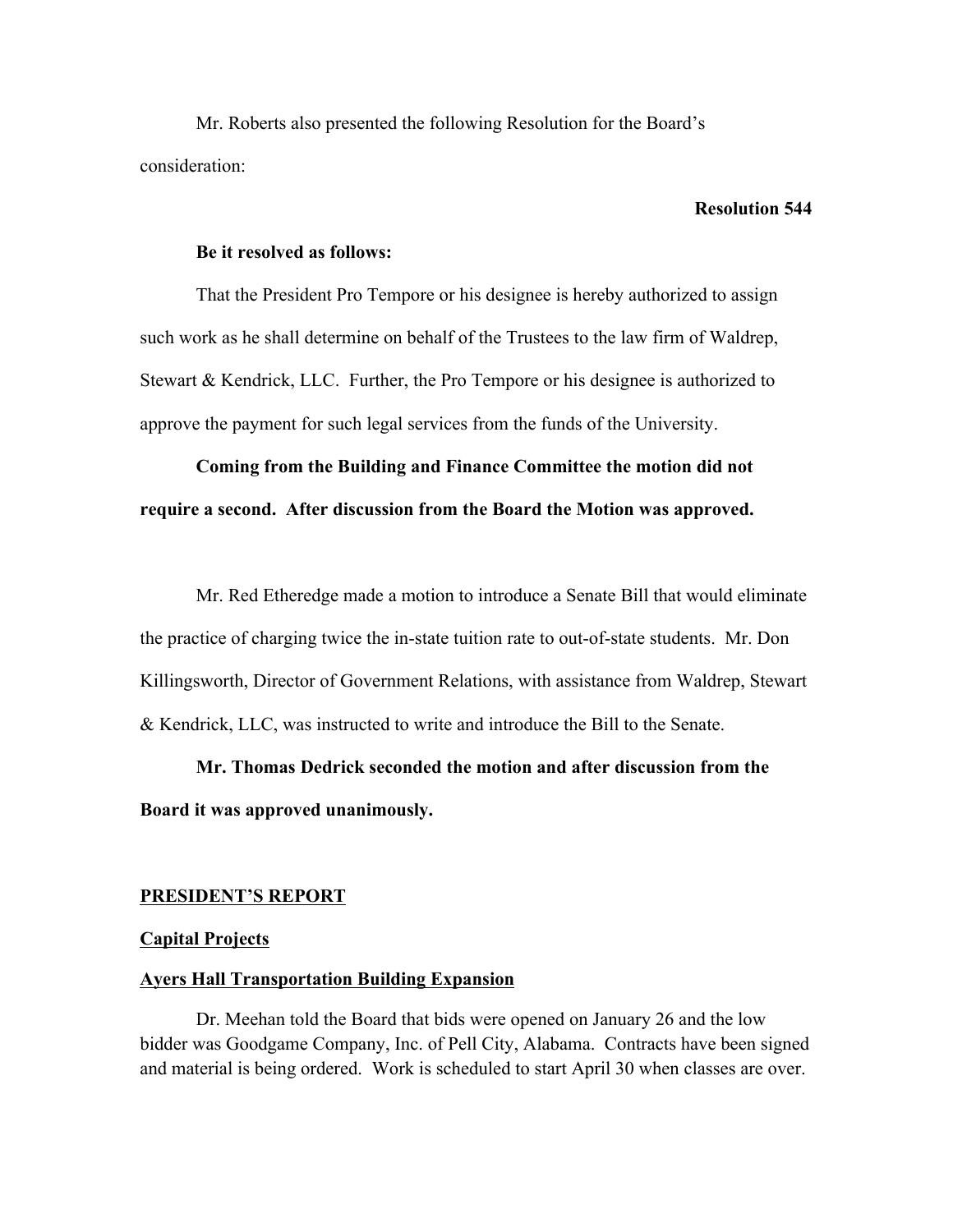A pre-construction meeting was held on March 1 with the State Building Inspector, Mr. Will McCall, and contractor.

## **Campus Inn Apartments – Phase I Renovations**

Dr. Meehan stated the Final Inspection of Campus Inn Apartments Phase I Renovations occurred February 17 with contractor completing the project. The apartments are ready to be occupied.

## **Computer Center UPS/Generator**

Dr. Meehan told the Board that the Transfer Switch has been installed in the Computer Center Mechanical Room along with the necessary breaker panels. The Uninterruptable Power Supply (UPS), Battery Cabinet and Power Distribution Unit (PDU) have been delivered. Excavation and demolition of the location of the new generator has been completed. Conduits have been installed from the computer center mechanical room to the location of the new generator.

## **Crow Hall Chiller Replacement**

Dr. Meehan explained that Jake Marshall Service, Inc. of Birmingham was the low bidder on the Crow Hall Chiller Replacement project. The chiller has been ordered and scheduled to arrive April 20. Work will commence on April 30 when the residence hall is closed.

## **Harwell Street Sidewalk Project**

Dr. Meehan announced that a new sidewalk will be installed from Highway 204 to Trustee Circle behind the International House and on the east side of Ayers Hall. This sidewalk will enhance pedestrian traffic and safety. Bids were opened March 22 and low bidder was Logan Construction of Jacksonville.

## **Merrill Hall Roof Replacement**

Dr. Meehan told the Board that the Merrill Hall Roof Replacement project was bid on February 23 and low bidder was Rycars Construction Inc. of Atlanta, GA. Work will commence on April 30 when classes are over.

## **Pannell Hall Roof Replacement**

He also explained that the Pannell Hall Roof Replacement project was bid on February 21 and low bidder was GKL Companies Inc. of Rainbow City, AL. A preroofing conference was held on March 21 with the State Building Inspector, Mr. Will McCall, and contractor. Work will commence on April 30 after this residence facility is vacated.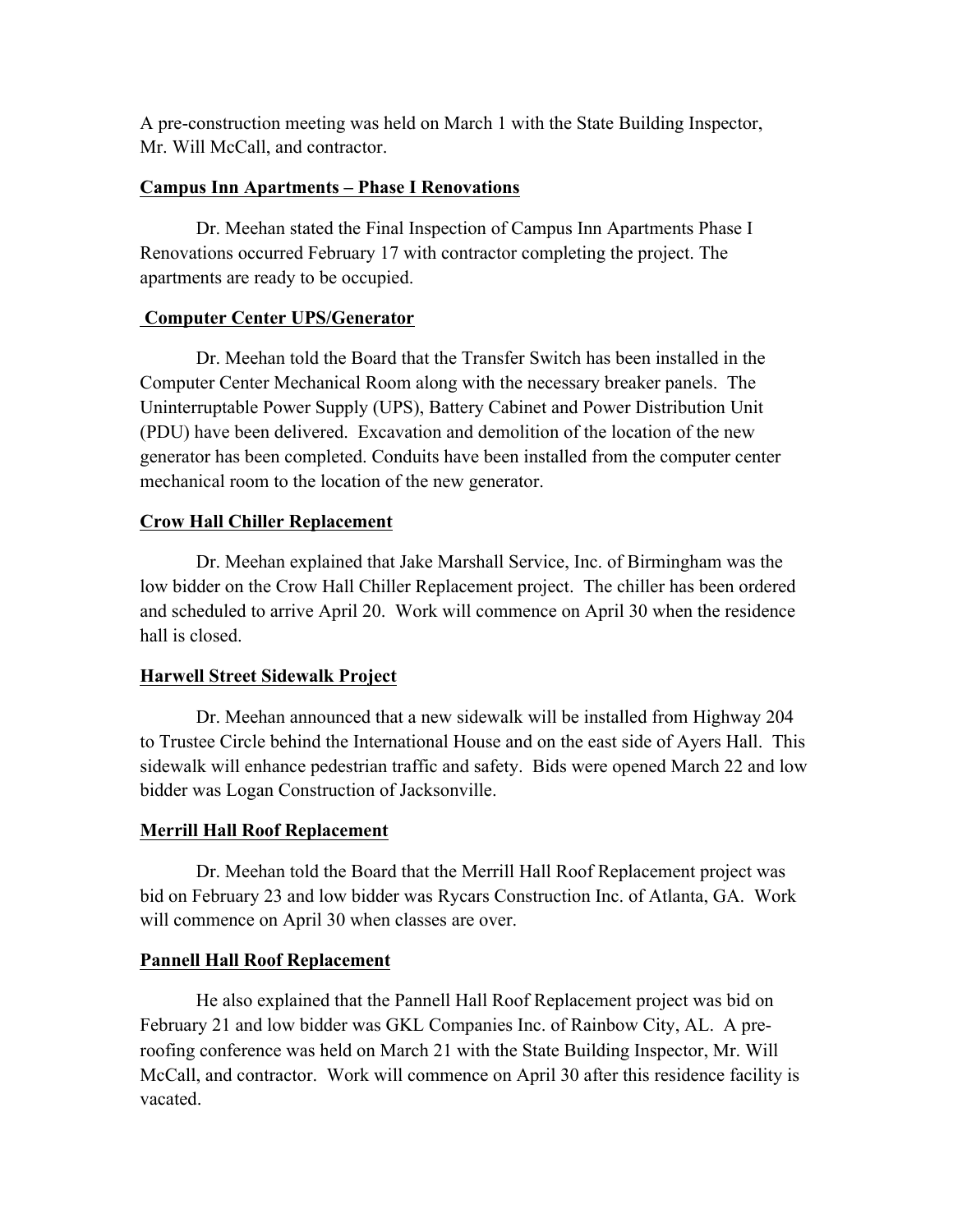## **Pete Mathews Coliseum Boiler Replacement**

Dr. Meehan stated that the Pete Mathews Coliseum Boiler Replacement project was bid on February 28 and low bidder was Jake Marshall Service Inc. of Birmingham. The project is scheduled to start in May. The new boilers will be energy efficient units and reduce the University's carbon footprint and utility usage.

## **Stephenson Hall Gamecock Diner – Roof Top HVAC Units**

He stated that the recently renovated Gamecock Diner needs two (2) additional separate air conditioning systems for the kitchen to enhance operation. Project was bid on March 27 and low bidder was Coosa Heating and Cooling of Gadsden. Work will commence in May.

## **Stephenson Hall Wellness Center**

Dr. Meehan stated that substantial completion on the Stephenson Hall Wellness Center project occurred on February 13 by the contractor, RFI. A final change order is being assembled and processed. This facility is an attractive addition, well used by our students and is enhancing student life on campus.

## **Stone Center Boiler Replacement**

Dr. Meehan explained that the Stone Center boiler replacement project was bid on February 28 and the low bidder was Jake Marshall Service Inc. of Birmingham. This project is scheduled to start in May. The new boilers will replace the 1978 boiler with an energy efficient unit and reduce the University's carbon footprint and utility usage.

### **Wallace Hall Boiler Replacement**

He also stated that the Wallace Hall Boiler replacement project was bid on February 28 and the low bidder was Hale Building Company of Anniston. The project is scheduled to start in May. The new boilers will replace the 1972 unit with energy efficient boilers and reduce the University's carbon footprint and utility usage.

### **University Activities**

## **Fall Application Count 2012**

Dr. Meehan told the Board that he had placed under "Tab 4" of their binders an Office of Admissions Application Count. He explained that this report provides a great deal of information, including: the "Conversion Rate" (percentage of accepted applications, first time freshman and first time transfer students that become enrolled students) over the last five years is 53%, accepted fall semester applications for first time freshman and transfer students are a total of 2,667 as of April  $11<sup>th</sup>$ . This is 67% of last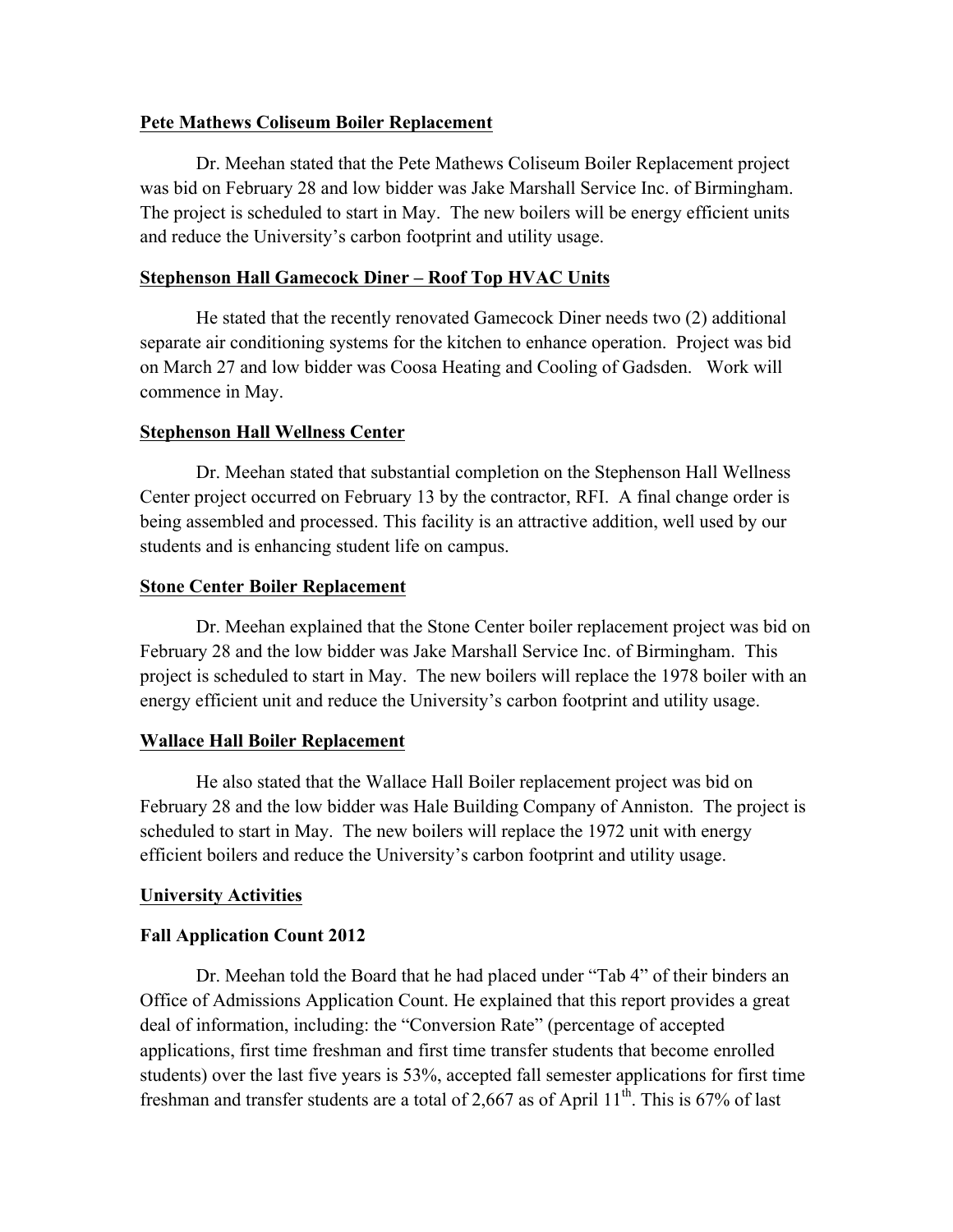year's final number and 69% of the last five year average with four and a half months of recruiting time remaining.

Dr. Meehan stated that the numbers look good at this time for an increase in enrollment of new students. Three hundred and sixty six (366) students have accepted our tuition scholarship offers. If last year's conversion rates stay level we will have an increase. Whether we will reach our goal of 10,000 students this year will not be known until the last day to register this September. We are relying on new students and returning students so you cannot count your Gamecocks until the old ones come back to roost and the new ones hatch!

#### **Government Affairs**

Dr. Meehan announced that Governor Bentley will be our commencement speaker Friday May 4th and will receive the honorary doctorate awarded by our Trustees. He asked that the Board remember to post their calendars for attending the reception in the Governor's honor at 5:00 pm on the Club Level of Stadium Towers.

He stated that the Education Trust Fund Budget has not yet been passed in the House or Senate. If no changes occur from the Governor's recommendation, JSU's budget will be reduced by four percent. Our current appropriation (with line items) is \$36,689,867 which is approximately \$13 million less than 2008. The University has absorbed reductions and/or proration of over 20% in its appropriation since 2008.

Dr. Meehan thanked the Board for their support in attempting to hold our tuition level. It is our hope that the legislature will be able to level fund our University so we can pass no tuition increase to our students.

Dr. Meehan stated that he wanted to make the Board aware of one bill that is before the Alabama Senate. That is SB 499 which would create a board of trustees for Athens State University. This two year upper division institution currently offers junior and senior courses toward a baccalaureate degree only and comes under the authority of the Alabama State Board of Education. This Bill will provide an independent board of trustees for the institution and would allow the offering of graduate courses.

Athens State University is a venerable institute with roots in private education before it joined the Department of Postsecondary Education. JSU has the pleasure of providing graduate education for many of its graduates of Athens in education and business. We certainly respect the desire of this university to chart the course for its future just as we at JSU do. However in these financially challenging times we question the further division of the Education Trust Fund to support the duplication of programs which currently exist at other public colleges and universities in Alabama. I ask that you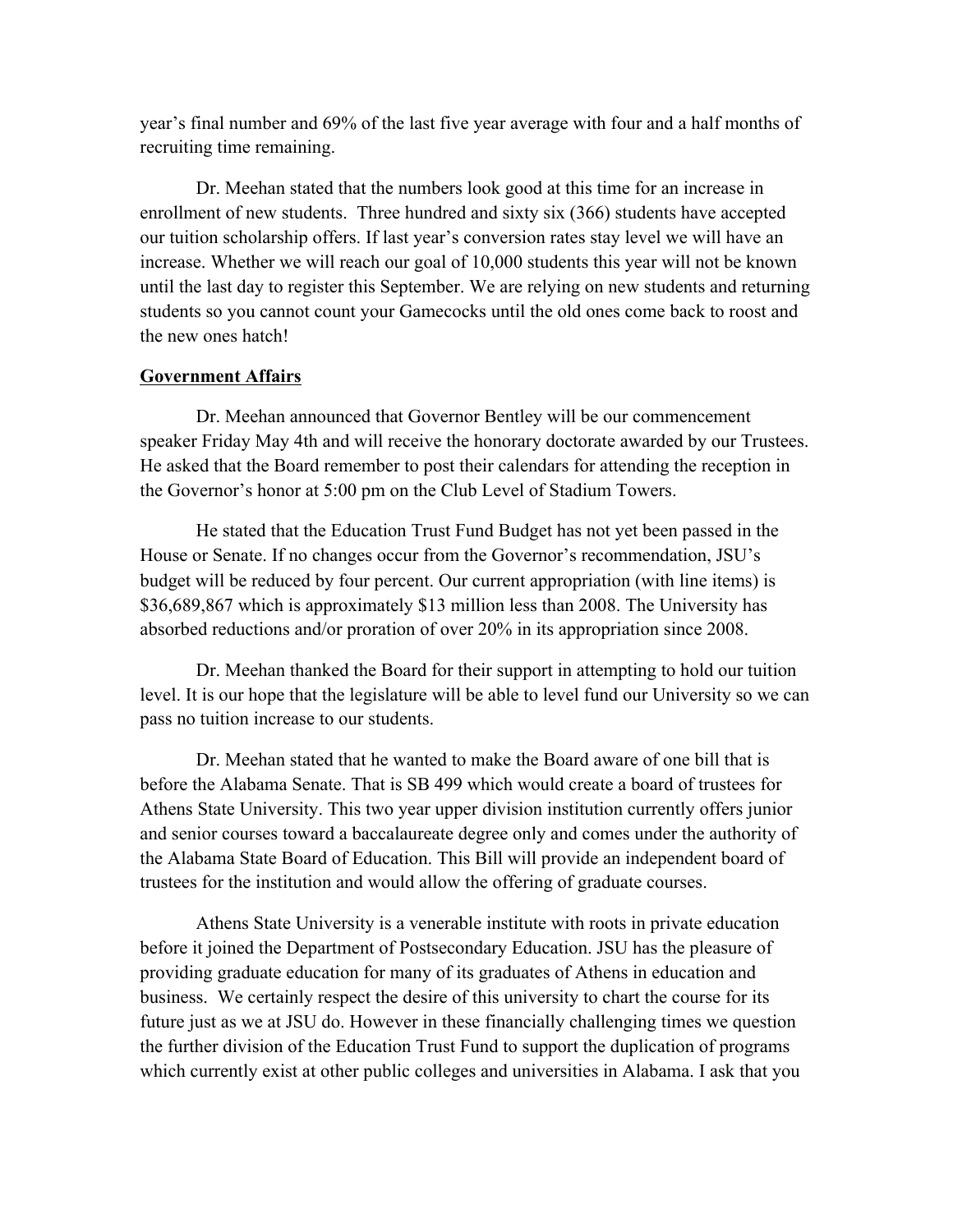consider these points as you discuss current legislation with the members of the Alabama House and Senate in your districts.

#### **Academic Affairs and Student Affairs**

Dr. Meehan called on Dr. Rebecca Turner, Provost and Vice President for Academic and Student Affairs, to mention some of significant academic affairs announcements and to introduce some special guests to report on new technology in the classroom and how JSU is becoming, "A Learning Centered Campus" in the  $21<sup>st</sup>$ Century, all of which work toward the implementation of the "Strategic Plan" which the Board of Trustees has approved. He stated that Dr. Turner's full report is located under Tab 4 of the Trustee binder.

Dr. Turner told the Board that the February 15-17, 2012 SACS Site Visit went exceptionally well. The follow-up report from SACS was great. JSU will now be able to move forward with plans to offer a doctorate in Emergency Management. The Commission on Colleges will meet in June and make the official decision.

Dr. Turner introduced Dr. Gordon Harvey and Dr. Nina King for an Ipad presentation to the Board. Several students from Dr. King's class demonstrated for the Board how the Ipads are being used in classrooms to help educate our students in the best way possible.

#### **Athletics**

Dr. Meehan called on Mr. Warren Koegel, Director of Athletics, for an update on Spring JSU sports and to make two introductions of new faces in our Athletic Department. He stated that Mr. Koegel's full report was located under Tab 4 of the binder.

Mr. Koegel stated that the Rifle team finished  $7<sup>th</sup>$  in the NCAA Championships and Rifle Coach, Ron Frost, was named Coach of the Year.

Women's Indoor Track finished 3<sup>rd</sup> at the OVC Championships in Nashville, Tennessee in February.

Mr. Koegel introduced Ms. Donna Callan as Coordinator of Marketing & Promotions and Mr. Ed Lett, as Associated Athletic Director for External Affairs.

#### **Information Technology**

Dr. Meehan called on Mr. Vinson Houston, Vice President for Information Technology, for a follow-up report on activities toward Wi-Fi connectivity and broadband access on campus which he presented in January.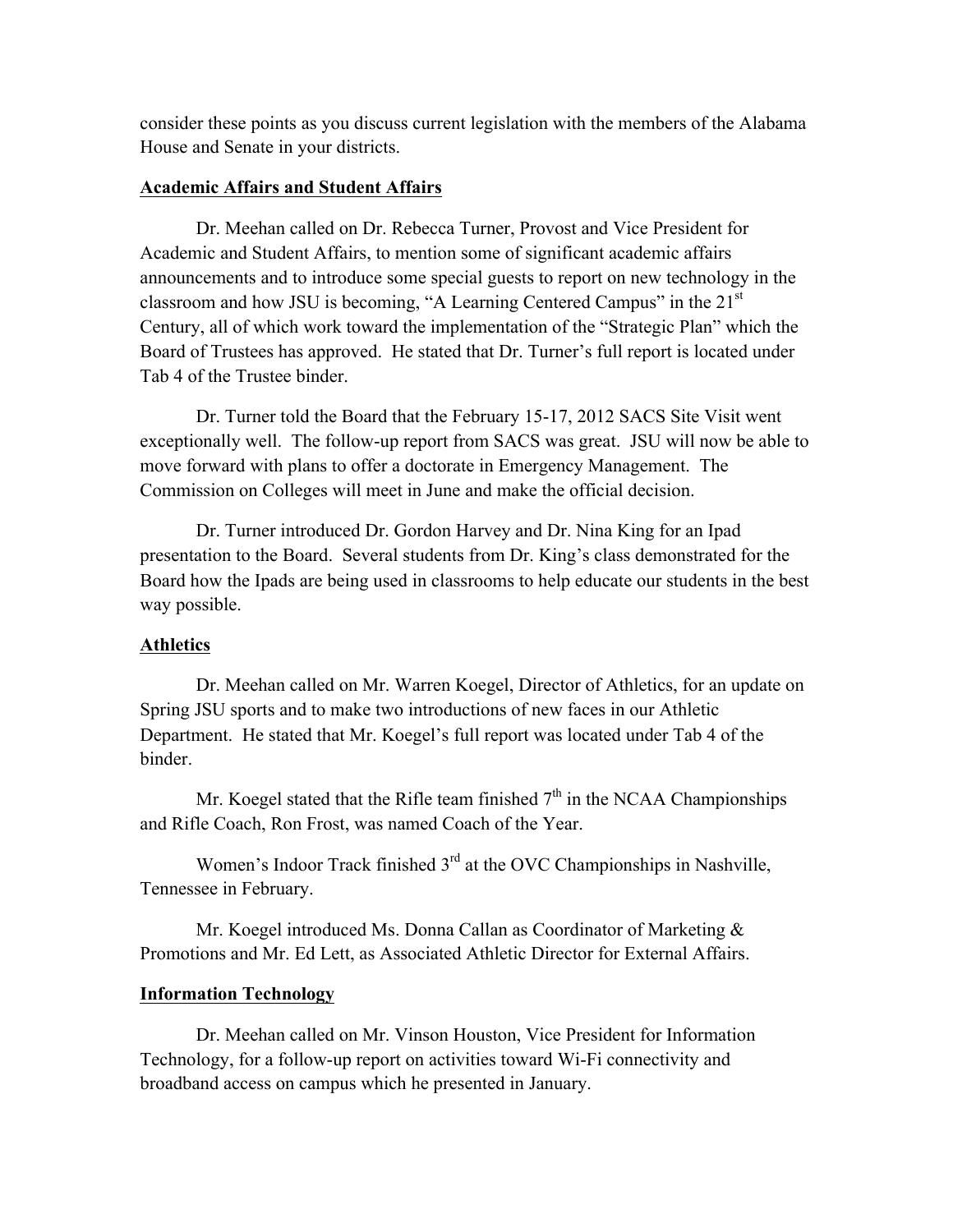Mr. Houston stated that in order to offer the type of technology that is used in the Ipad demonstrations presented by Dr. Harvey and Dr. King we have to have wireless. He stated that wireless installation will be complete on the entire campus in May.

#### **University Advancement**

Dr. Meehan asked Dr. Charles Lewis, Vice President for University Advancement to give an update on activities with the JSU Foundation Inc. and in advancement. He stated that Dr. Lewis' full report could be found under Tab 4 of the Trustee binder. Dr. Lewis stated that he is moving forward with the new Capital Campaign. He hopes to be able to submit RFP's for a feasibility study early this summer and plans to present a recommendation for the Board's consideration in January of 2013.

Dr. Lewis stated that the upcoming edition of the *Gem of the Hills* will highlight the 21<sup>st</sup> Century Classroom on the cover.

#### **Office of Institutional Research and Assessment**

Dr. Meehan introduced Dr. Alicia Simmons, Director of Institutional Research and Assessment, for updates from her division. Dr. Simmons stated that she is currently working on a five-year plan for the Institution for Research  $&$  Collaboration. She stated that a recent study on retention indicated that students who receive scholarships have an 81% retention rate, compared to a retention rate of 63% for those without scholarships.

#### **Office of Internal Audit**

Dr. Meehan recognized Mr. Tony Bennett, Director of Internal Audit, and asked him to introduce his new assistant. Mr. Bennett introduced Mrs. Janice Thomas, a CPA who was recently hired to assist in the office of Internal Audit.

Dr. Meehan congratulated Mr. Clint Carlson, Vice President for Administrative and Business Affairs, and Mr. George Lord, Director of Physical Plant, for the recognition JSU received as A Tree Campus USA. He thanked them for the outstanding job they do in keeping our campus so clean and beautiful.

#### **BYLAWS**

Dr. Meehan presented the following Board of Trustee Bylaws for the Board's

approval: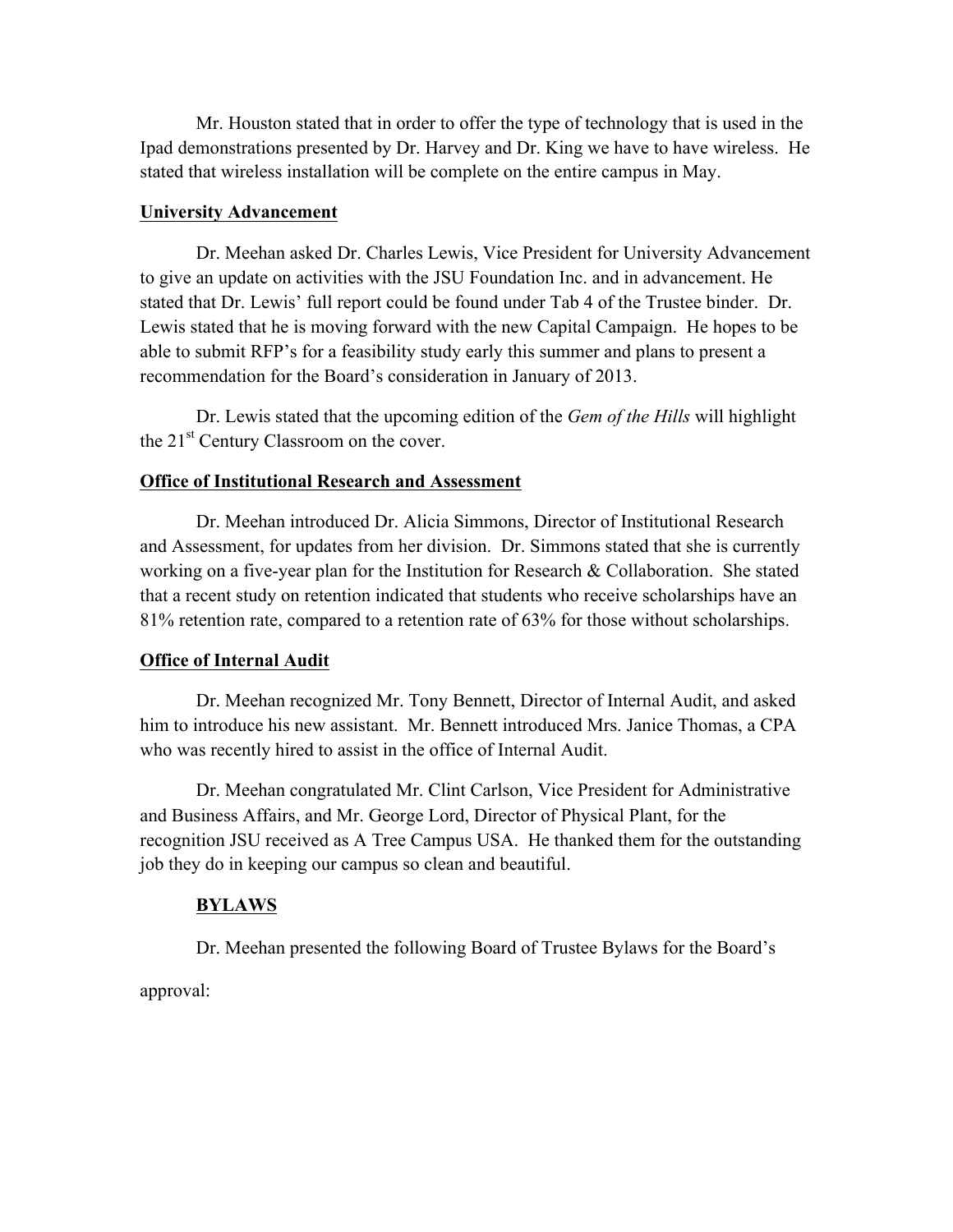## **BYLAWS OF THE BOARD OF TRUSTEES OF JACKSONVILLE STATE UNIVERSITY**

### **PREAMBLE**

Jacksonville State University (the "University") is a public corporation and an instrumentality of the State of Alabama, created and existing by virtue of *Code of Alabama* §§16-52-1 through 16-52-16. The University is governed by a Board of Trustees (the "Board"), which has the exclusive jurisdiction, supervision and control of the University.

## **ARTICLE I**

### **The Board of Trustees**

### **Section 1 – General Provisions**

The entire management and control over the activities, affairs, operations, business and property of the University shall be completely and absolutely vested in the Board; however, upon general or specific authorization or delegation made or provided for in these Bylaws or other action approved by the full Board, the Board may exercise its management and control by and through such officers, officials, committees and agents as it may deem fit and proper. Any authority delegated by the Board shall always be subject to the ultimate authority of the Board.

### **Section 2 – Composition**

The Board has as members two Trustees who represent the congressional district in which the University is located. Each remaining congressional district in the State has one Trustee who represents that district. The Board also has as members one at-large Trustee, the State Superintendent of Education, and the Governor of Alabama, who shall be ex officio president of the Board.

### **Section 3 – Election and Term of Office**

The Trustees shall be appointed by the Governor, by and with the advice and consent of the Senate, and except for a Trustee filling the unexpired term of his or her predecessor, shall hold office for a term of twelve (12) years and until their successors shall be appointed and qualified. No employee of the University shall be eligible to serve on the Board.

Any vacancy in the office of Trustee, occurring during the recess of the Legislature, shall be filled by appointment of the Governor. Such appointee shall hold office until the next session of the Legislature, when the vacancy shall be filled by the Governor by and with the consent of the Senate. A Trustee appointed to fill a vacancy by the Governor, by and with the consent of the Senate, shall hold office during the unexpired term.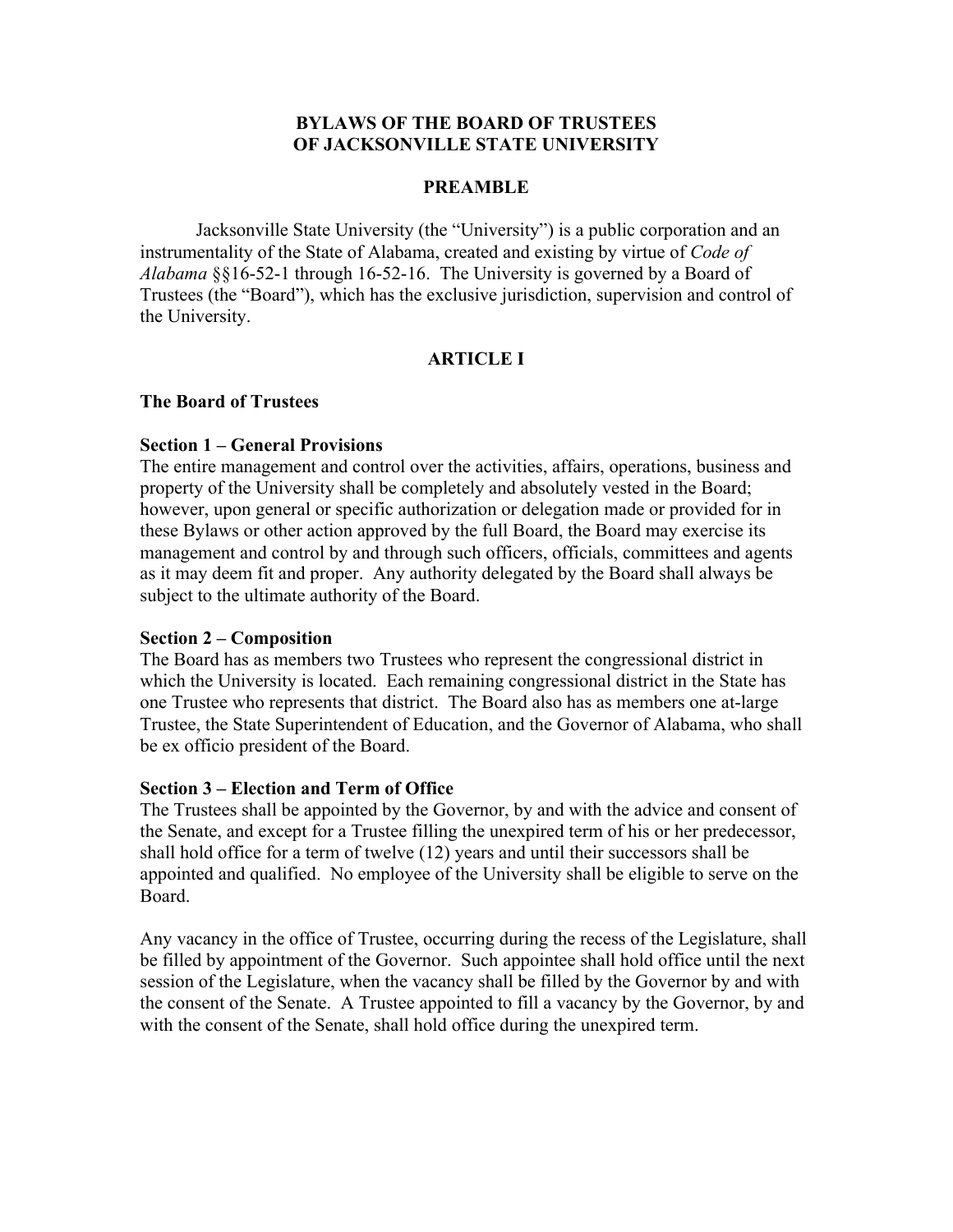## **Section 4 – Retirement and Trustee Emeritus Status**

A Trustee who has departed the Board and who has attained the age of 70 years or older may be designated by the Board as a Trustee Emeritus and may receive such honorary privileges as may from time to time be conferred by the Board.

## **Section 5 – Compensation; Conflict of Interest**

No Trustee shall receive any pay or emolument other than his or her actual expenses incurred in the discharge of his or her duties as such. The certificate of the President of the Board or, in his or her absence, of the President Pro Tempore, countersigned by the Secretary, shall entitle the several Trustees to the payment of their actual expenses incurred in the discharge of their duties as such Trustees.

In order to avoid any potential or real conflict of interest involving the position of Trustee and any business or economic interest which any Trustee may have, each Trustee shall fully and publicly disclose any such interest and will not participate in the discussion, debate, or voting upon said matter. Said disclosure shall be duly noted in the minutes of the meeting of the Board of Trustees or committee, as appropriate.

## **Section 6 – Communication**

Individual members of the Board are entitled to request complete information about the University in any and all of its aspects and are encouraged to make direct requests to the President Pro Tempore, the President of the University or other designated officers of the University for such information as the member of the Board may desire.

## **Section 7 – Authority and Duties of the Board**

It is the Board's obligation to organize the University by appointing its faculty and officers; fix their salaries and compensation; regulate, alter and modify the government of the University as it may deem advisable; to approve the size and character of the student body; determine the general admissions policies both undergraduate and graduate; determine the number and types of degrees; determine the number and nature of departments, division, schools or colleges through which the curriculum is developed and administered; determine the extent to which the institution should offer distance learning programs; prescribe courses of instruction, rates of tuition and fees; confer such academic and honorary degrees as are usually conferred by institutions of similar character; and take whatever other actions may be deemed best for promoting the interests of the University. The Board may take any and all of these actions, or it may delegate the authority to take any and all of these actions to the Executive Committee.

The Board may create such committees as it shall deem fit and proper and may assign to such committees any authority, duty or responsibility desired by the Board.

The Board shall organize the University by appointing a corps of instructors, who shall be styled the faculty of the University, and such other instructors and officers as the interest of the University may require; and to remove any such instructors or other officers and to fix their salaries or compensation and increase or reduce the same at its discretion; to regulate, alter or modify the government of the university, as it may deem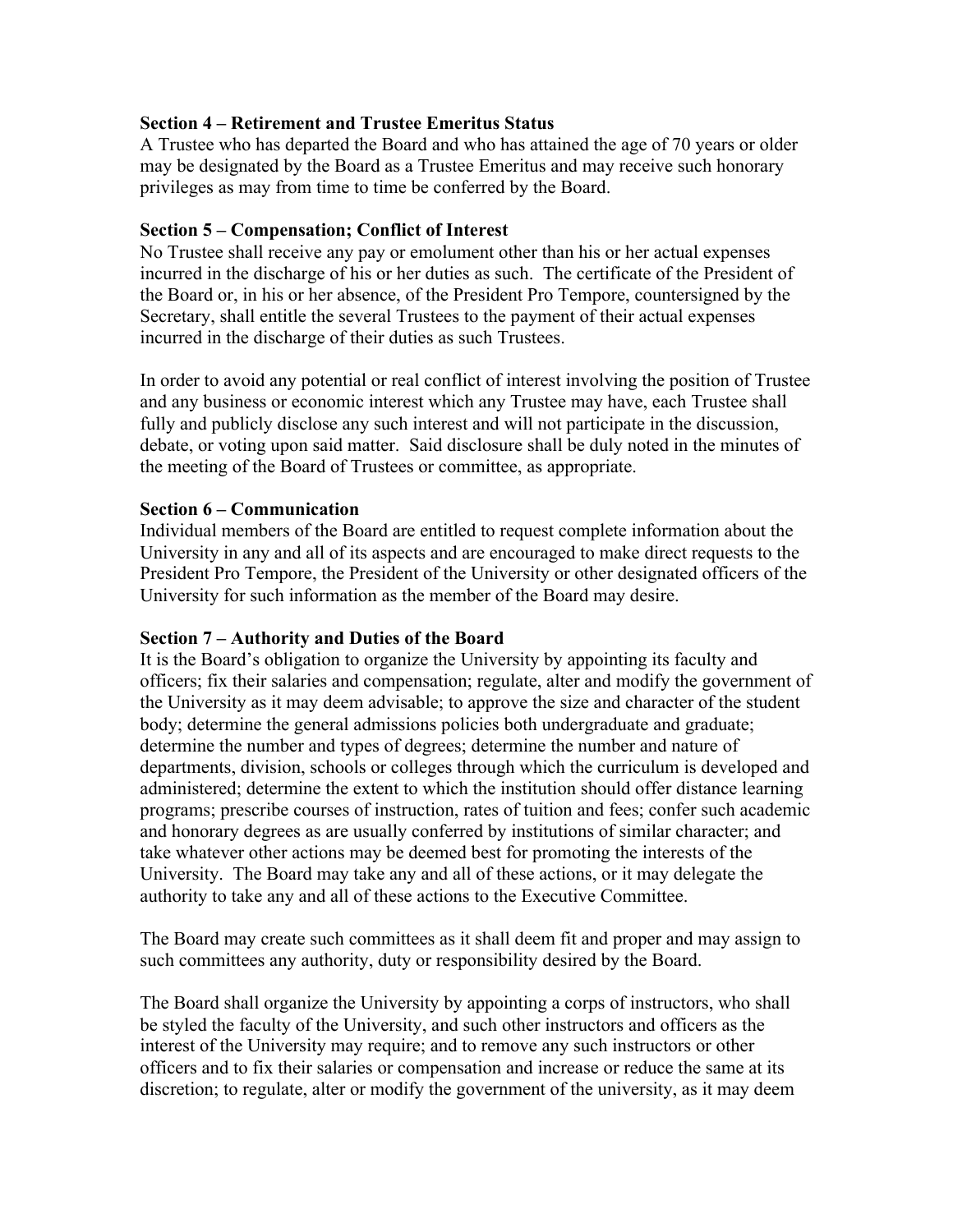advisable; to prescribe courses of instruction, rates of tuition and fees; to confer such academic and honorary degrees as are usually conferred by institutions of similar character; and to do whatever else it may deem best for promoting the interest of the University.

It shall be the duty of the Board to make or cause to be made to the Legislature, at each session thereof, a full report of its transactions and of the condition of the University, embracing an itemized account of all receipts and disbursements on account of the University by those charged with the administration of its finances.

No individual member of the Board shall have the authority to commit the Board to a particular action.

Any authority delegated by the Board shall always be subject to the ultimate authority of the Board.

## **ARTICLE II**

## **Meetings of the Board of Trustees**

### **Section 1 – Annual meeting**

The Board shall hold its regular annual meeting each year at the University on the third Monday of October, unless the Board shall, in regular session, determine to hold its meeting at some other time and place.

### **Section 2 – Special Meetings**

Special meetings of the Board may be assembled by either one of the two methods outlined as follows:

Special meetings of the Board may be called by the Board President or the President Pro Tempore. In calling such Special Meetings, the Board President or President Pro Tempore shall mail a written notice to each Trustee at least 10 days in advance of the date of such meetings.

Upon the application in writing of any three members of the Board, the Board President or President Pro Tempore shall call a Special Meeting, naming the time and place thereof and causing notices to be issued in writing to the several members of the Board. Such meeting shall not be held on a date less than 10 days subsequent to the notice from the Board President or President Pro Tempore.

In lieu of notice, a written "Waiver of Notice" of any meeting shall be sufficient provided such Waiver is signed by all members of the Board.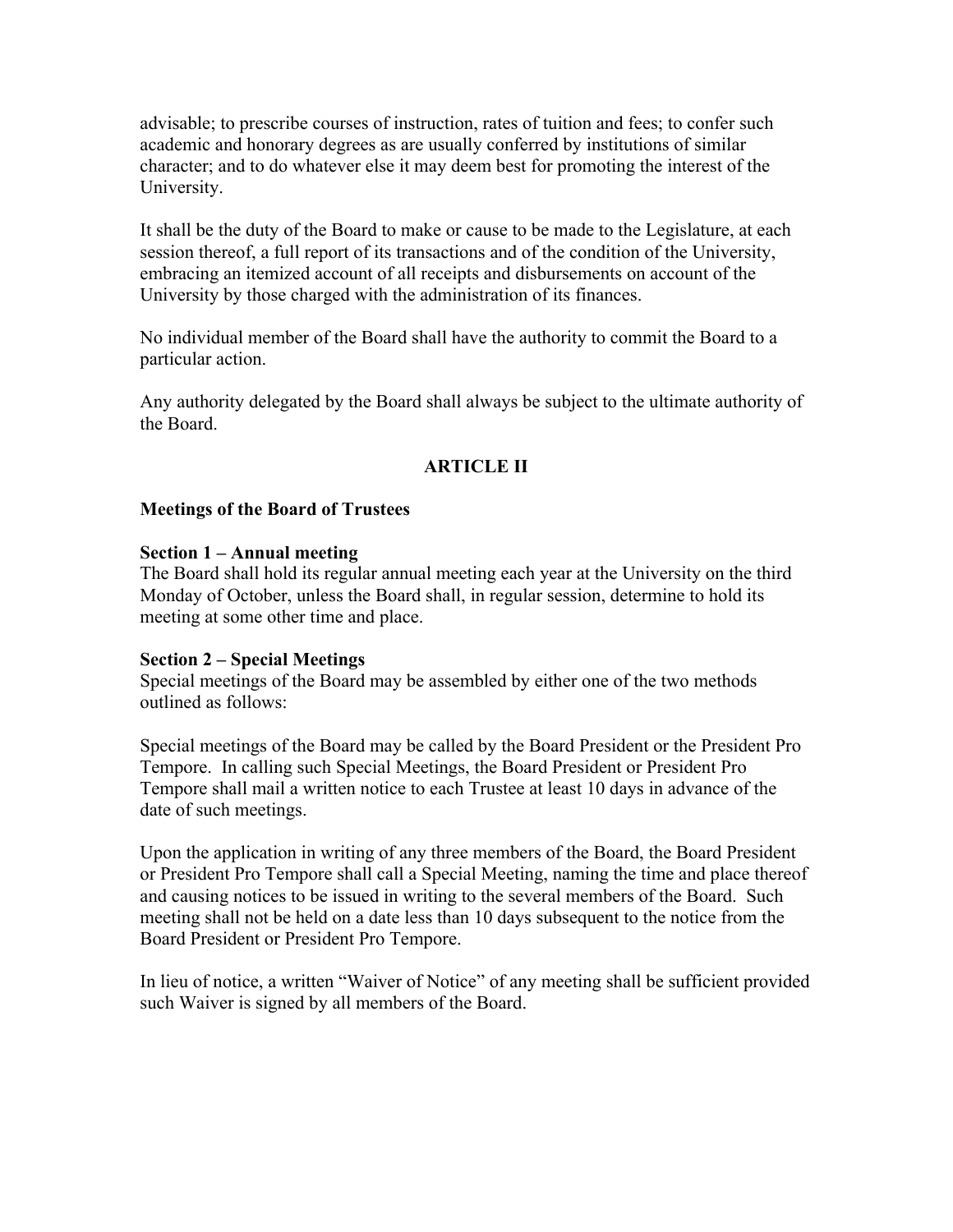#### **Section 3 – Adjourned Meetings**

At any meeting, the Board may continue in session as long as it may deem proper for the conducting of the business and for the welfare of the University, and may at any session appoint a date, time and place for a special or adjourned meeting.

### **Section 4 – Quorum**

Six members of the Board shall constitute a quorum, but a smaller number may adjourn from day to day until a quorum is present.

## **Section 5 – Minutes**

The Secretary shall prepare the Minutes of each meeting of the Board and shall mail a copy of the same to each member of the Board with the request that each member notify the Secretary at the earliest opportunity of any change that may be needed in the Minutes to represent the true action taken by the Board. At a subsequent meeting, the Minutes shall be officially approved and thereafter recorded in a permanent record book over the signature of the presiding officer and the Secretary.

Nothing herein shall prohibit the electronic transmission of Minutes or proposed changes; however, paper copies of the Minutes shall be mailed as first provided herein.

## **Section 6 – Rules of Order**

The rules contained in the current edition of Robert's Rules of Order Newly Revised shall govern the Board in all cases to which they are applicable and in which they are not inconsistent with these Bylaws and other special rules of order the Board may adopt.

## **Section 7 – Public Meetings**

All meetings of the Board shall be open to the public and held in accordance with the Alabama Open Meetings Act, *Code of Alabama* (1975) § 36-25A-1 et seq. The Board may go into Executive Session for the reasons and by the procedure set forth in the Open Meetings Act.

### **Section 8 – Public Records**

All non-excepted documents of the University which qualify as public writings shall be subject to disclosure, in accordance with *Code of Alabama* (1975) § 36-12-40.

### **Section 9 – Agenda**

An agenda for Board meetings will be prepared by the President of the University. The Board may consider any other item or matter proposed by the Board President, President Pro Tempore or members of the Board subject to approval by majority vote of those members of the Board in attendance.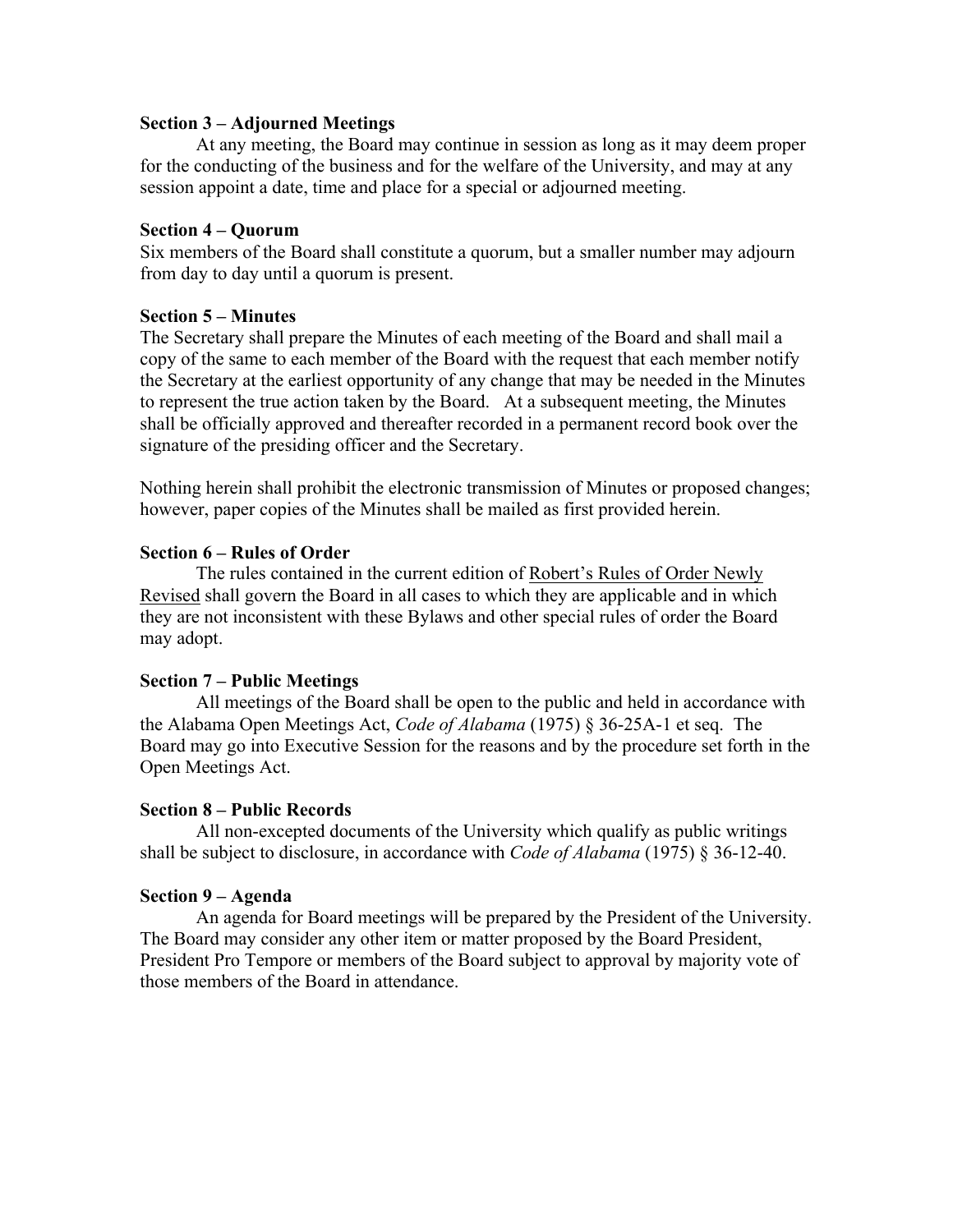## **Article III**

## **Officers**

The Board shall have the following officers and any other officers that it may, from time to time, choose to elect:

### **Section 1 – President of the Board ("Board President")**

The Governor of the State of Alabama is Ex Officio President of the Board. In that capacity, he presides at all Board meetings which he attends and calls Special Meetings of the Board upon the conditions set forth herein.

## **Section 2 – President Pro Tempore**

The Board shall elect at its annual meeting one of its number to serve as President Pro Tempore, who will serve until the next annual meeting of the Board. The President Pro Tempore shall preside as Chair at all Board meetings in the absence of the Board President, and shall call special meetings of the Board upon the conditions set forth herein. Further, the President Pro Tempore shall serve as Chair of the Executive Committee, and shall appoint such committees as may be authorized by the Board or as the President Pro Tempore may deem desirable, fill vacancies which may occur on such committees, and take all other actions normally taken by the President or presiding officer of a Board of similar kind. As Chair, the President Pro Tempore has the same rights and privileges as all other Trustees have, including the right to make motions, speak in debate and vote on all questions.

### **Section 3 – Secretary**

The Secretary of the Board shall be the President of the University. The Secretary shall cause notice of meetings of the Board and its committees to be given to the members thereof; shall prepare the agenda; shall attend the Board meetings; shall make, record and retain complete records and minutes of all official actions of the Board and its committees; and shall maintain all other deeds, contracts, books, documents, and records of the Board and its committees. Further, as Secretary, he or she shall be custodian of the Corporate Seal, and wherever required, affix the Seal to documents executed on behalf of the Board and attest to the same, and he or she may certify to any actions of the Board. The Secretary shall have those additional duties assigned by the Board by rule or resolution.

### **Article IV**

### **Committees**

It shall be the purpose of all committees to assist the Board in carrying out its responsibilities and to support the President of the University, faculty, and staff of the University in carrying out their responsibilities. Committees may request any information necessary or appropriate to their deliberations, but all such requests shall be channeled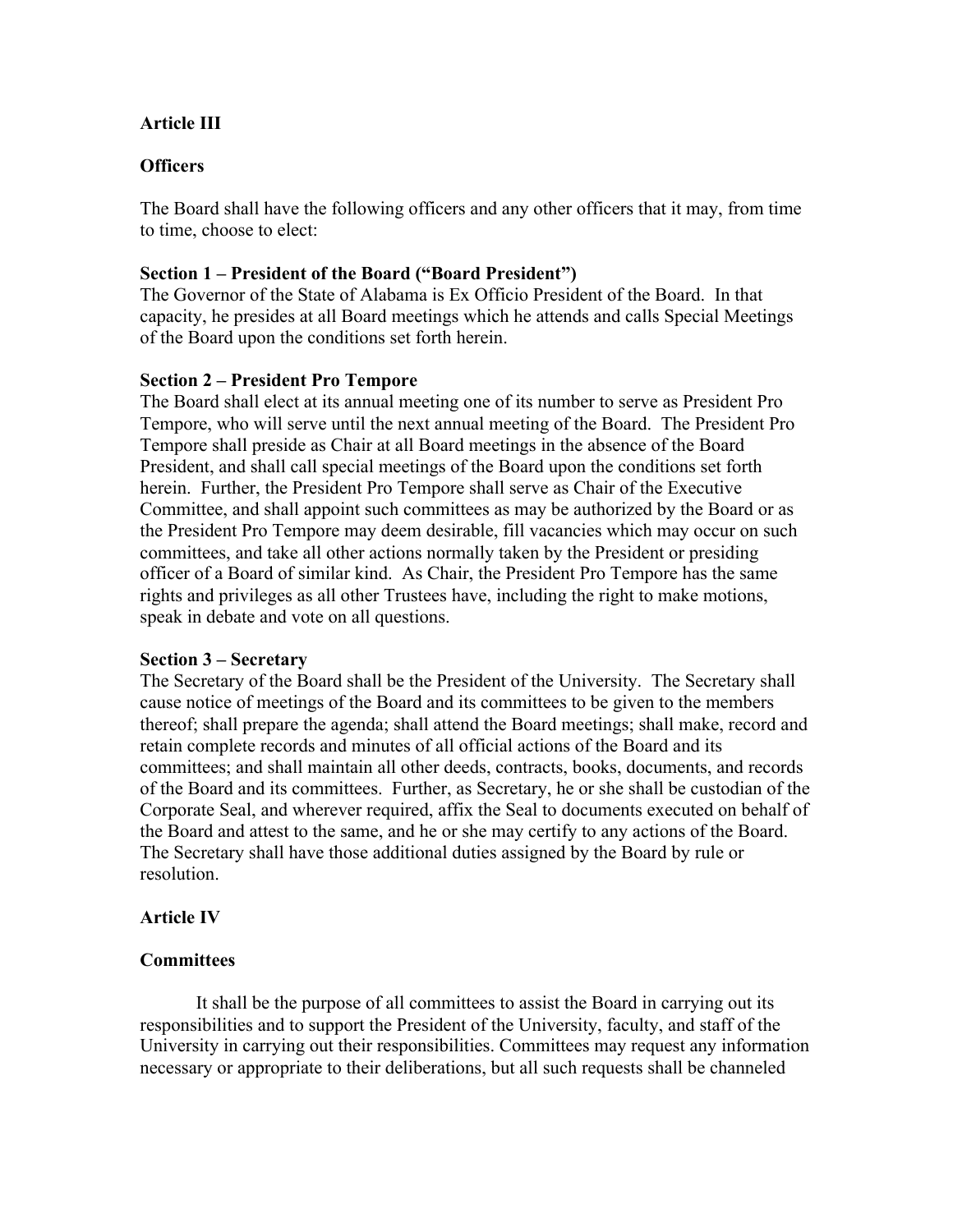through the President of the University unless he or she has delegated that responsibility to members of the faculty and staff.

All standing committee reports and recommendations shall be submitted to the full Board and to the President of the University, but they shall be deemed only advisory in nature until after they have been reviewed and confirmed by the full Board. If any standing committee deems a matter sufficiently urgent to require action before the next meeting of the full Board, it shall convey its recommendation to the Executive Committee. Any Board member may attend any committee meeting. The terms of office of committee members will terminate with the term of office of the President Pro Tempore.

### **Section 1 – Executive Committee**

The Executive Committee of the Board shall be composed of no fewer than three members of the Board. Members shall be appointed by the President Pro Tempore who shall serve as Chair of the Executive Committee. While the Board of Trustees is not in session, the Executive Committee is authorized, empowered and instructed to perform any function of the Board when, in the opinion of the Executive Committee, action is advisable or necessary before the next regularly scheduled meeting of the Board or to perform any function delegated to it by the Board or by statute. The committee shall report its action to the Board at the next Board meeting. Without further approval of the Board, the Executive Committee shall have the authority to lease, sell, and convey real property of the Board and to approve any step of the planning, design and construction process for capital projects requiring Board approval.

Any member of the Board, at his or her election, may, without the right to vote as a member of the Executive Committee, attend and fully participate in the discussion and debate of any meeting of the Executive Committee.

#### **Section 2 – Standing Committees**

The President Pro Tempore shall appoint the following committees:

Academic Affairs Committee Athletic Committee Honors Committee Building and Finance Committee

#### **Article V**

#### **Administration**

#### **Section 1 – President of the University**

The administration of the University, under the authority of the Board, is unified in the office of the President of the University, subject to the ultimate authority of the Board.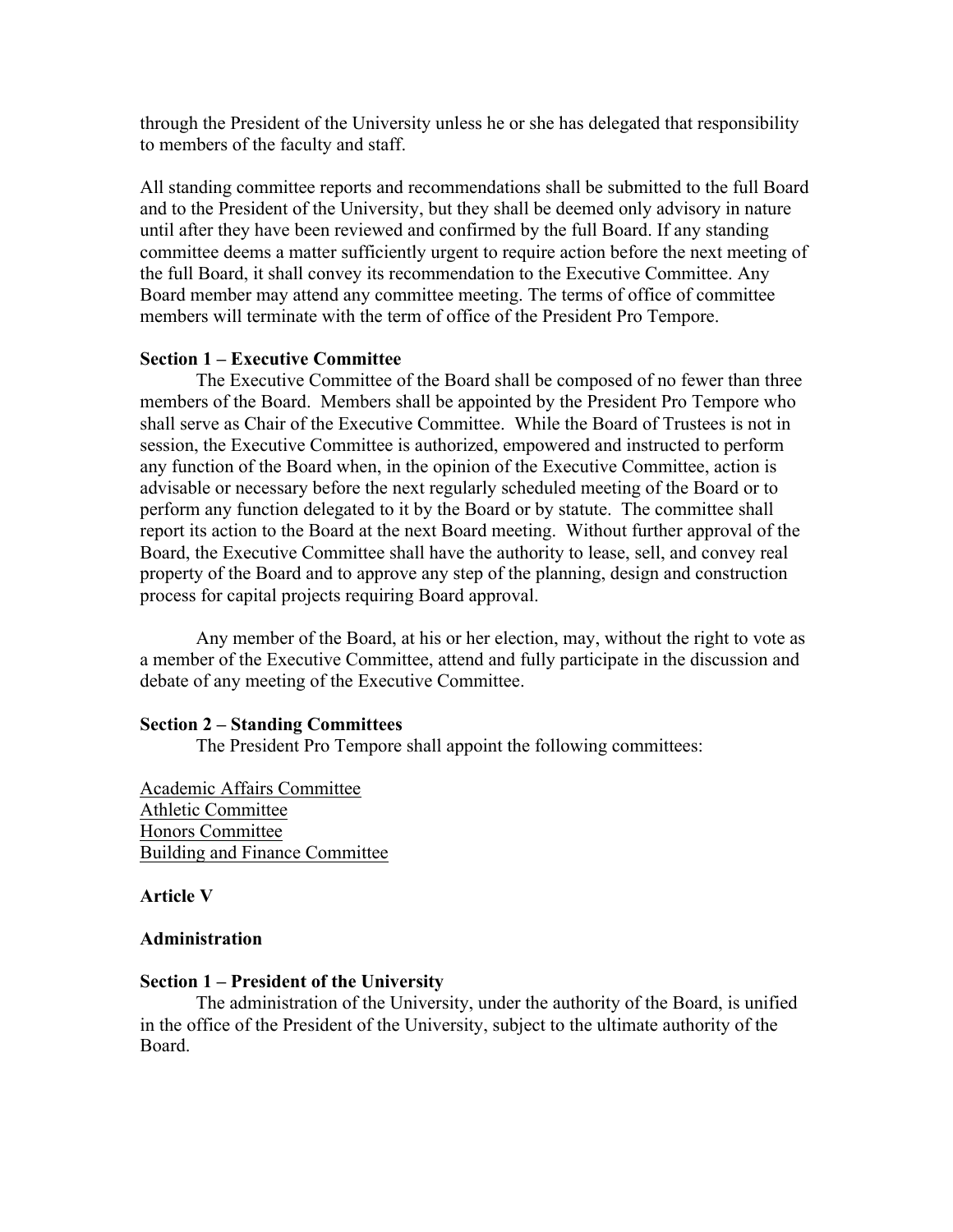**Part 1 – Employment.** The President shall be elected by and serve at the pleasure of the Board. The Board shall fix the length and terms of the employment of the President of the University.

**Part 2 – General Duties and Responsibilities.** The President of the University shall have the following duties and responsibilities:

The President of the University shall be the Chief Executive Officer of the University and shall manage, direct and be responsible for the conduct of all the affairs of the University, except those which by law or these Bylaws are retained by the Board or made the specific responsibility of other persons. The President of the University shall have the power, in the name of the University, to make and execute, or authorize the making and execution of, all contracts and written instruments made in the ordinary course of the operations of the University except those which must be specifically approved and authorized by the Board. He shall be responsible to the Board of Trustees for the prompt and effective execution of all resolutions, policies, rules and regulations adopted by the Board for the order and operation for the entire institution and for its governance.

The President of the University shall attend and participate in, without the privilege of voting, all of the meetings of the Board. He shall be an ex officio member of all committees established by the Board, without the authority to vote.

By virtue of his or her position, the President shall preside over meetings of the faculty and/or staff and shall have the right to call meetings of the faculty or any of the councils, committees or other agencies of the University.

The President of the University shall exercise such executive powers as are necessary for the governance of the University. Additionally, he or she shall have a discretionary power and authority broad enough to enable him or her to discharge the responsibilities of the office and to promote the interest of the University. In the exercise of such powers, the President of the University is delegated full authority to formulate and issue regulations and orders not inconsistent with Board policy. The Board shall rely upon the President of the University to ensure that the staff and faculty of the University develop, adapt and administer the academic methods and procedures deemed by them to be the most effective in promoting efficiency of operations and most appropriate to the advancement of learning.

Subject to the approval of a majority of the Board, the President of the University may appoint or employ one or more suitable persons to act as police officers to keep off intruders and prevent trespass upon and damage to the property and grounds of the University. Such action, and any police officers so appointed or employed, are subject to the terms of *Code of Alabama* (1975) §§ 16-52-12, 16-52-12.1.

The President of the University, as Secretary to the Board, shall be the medium through which all matters and items of official business shall be presented to the Board.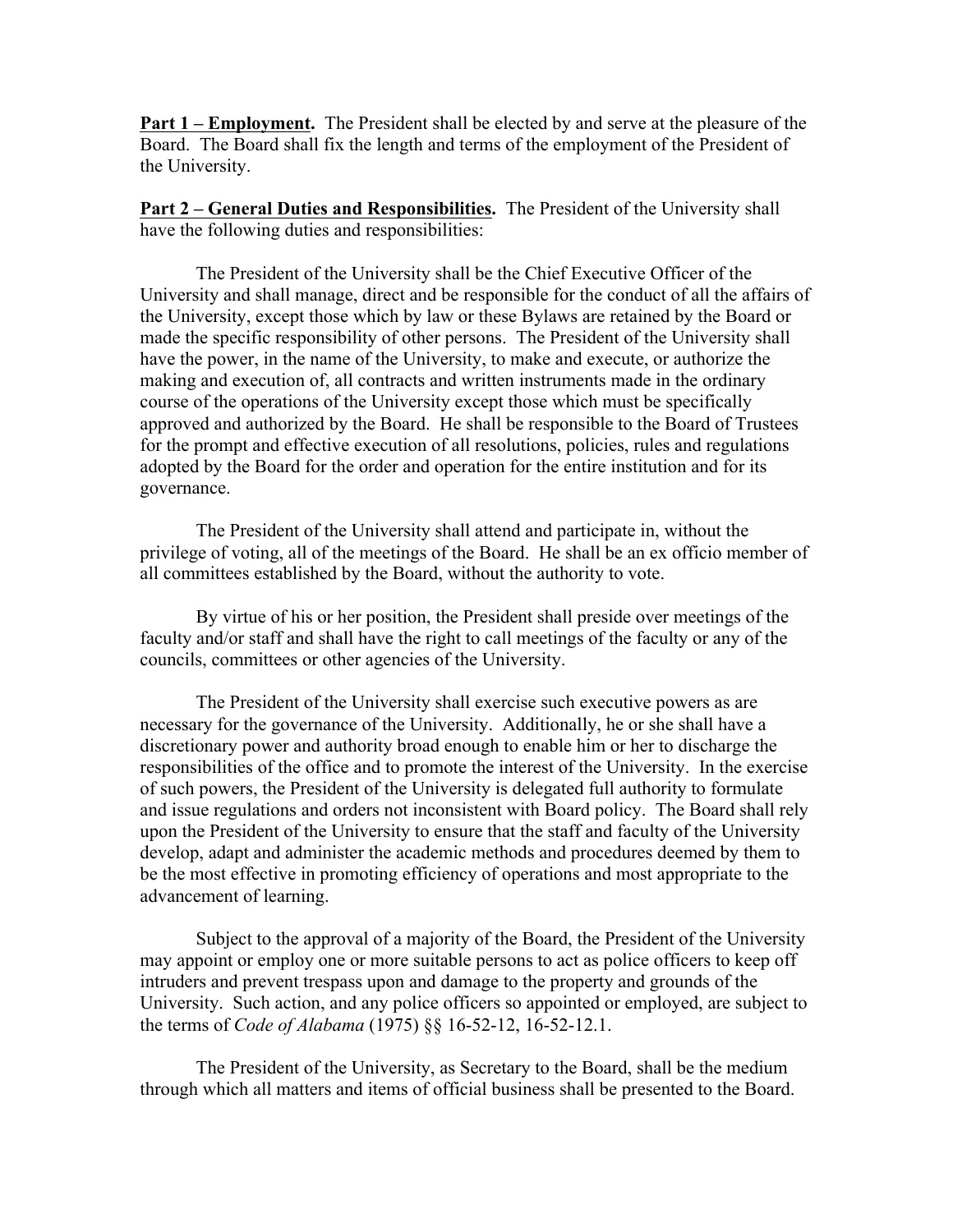**Part 3 – Appointment of Faculty and Staff.** The President of the University has the authority to appoint, promote, set salaries of, suspend, or dismiss employees of the University, except as otherwise set forth herein.

**Part 4 – Granting of Degrees.** The Board delegates authority to the President of the University to confer degrees. The President of the University is authorized to confer such degrees upon recommendation by the faculty.

## **Section 2 – Other Officials**

**Part 1 – Provost.** The Provost shall serve as the Chief Academic Officer of the University and will oversee and advance the interests of undergraduate and graduate students of the University. The Provost shall report to the President of the University. All decisions regarding the appointment, salaries, suspensions, or dismissals of the Provost shall be made upon the recommendation of the President of the University as affirmed by majority vote of the Board.

**Part 2 – Vice-Presidents.** The University shall employ such Vice Presidents as it deems appropriate. Vice Presidents shall report to and be evaluated by the President of the University, who will report the results of such evaluations to the Board. All decisions regarding the appointment, salaries, suspensions, or dismissals of all Vice Presidents shall be by upon the recommendation of the President of the University as affirmed by majority vote of the Board.

## **Article VI**

## **Amendment or Repeal of Bylaws**

New Bylaws may be adopted, and current Bylaws may be amended or repealed, by a majority vote of the members present at any meeting of the Board, provided that any proposal for a change in such Bylaws shall have been proposed in writing and mailed to each member of the Board not less than ten (10) days prior to the meeting at which the proposal will be considered. Any Trustee who desires to propose a change in the Bylaws shall submit such proposal in writing to the President of the University not less than twenty (20) days prior to the meeting at which the proposal will be considered. The President of the University, as Secretary of the Board, shall submit all such proposals in writing to each member of the Board at least ten (10) days prior to the meeting. The requirements for notice herein may be waived at any time by a vote of two-thirds of the entire membership of the Board.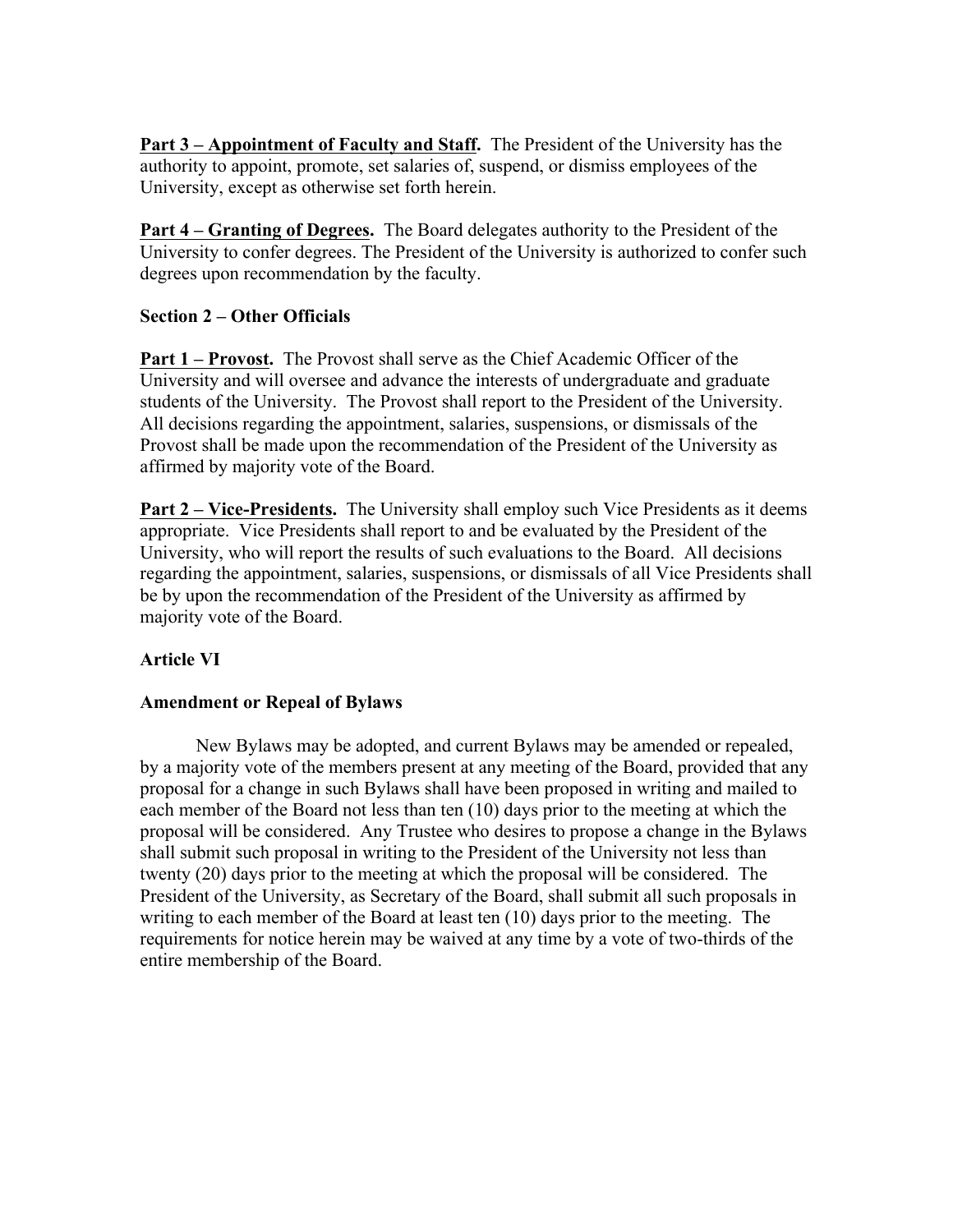#### **Article VII**

#### **Repealing Clause**

All rules, orders, regulations, resolutions or any Bylaws heretofore adopted by the Board, which are in conflict with these Bylaws, are hereby repealed but such repeal shall not affect actions heretofore taken pursuant to such rules, orders, regulations, resolutions or Bylaws.

#### **Executive Session**

Dr. Meehan presented a statement from Mr. Sam Monk, Acting University Counsel, who certified the Executive Session necessary to discuss pending litigation and controversies not currently being litigated, but likely to be litigated if the Board takes a proposed course of action.

Dr. Meehan called roll for voting to approve the Executive Session. The following

persons voted:

Chairman Jim Bennett, Aye Mr. Jim Coxwell, Aye Mr. Thomas Dedrick, Aye Mr. Red Etheredge, Aye Mr. Randall Jones, Aye Mr. Mack Roberts, Aye Mr. Ronnie Smith, Aye Mr. Randy Owen, Aye

**Chairman Bennett reported a unanimous vote for the Executive Session and stated the Board members would return for a public vote on any actionable items.**

Upon returning from Executive Session, Mr. Folsom made the following motions:

**Motion #1**

**That the proposal presented by the Biology Department to name an outdoor student learning site between Martin Hall and McGee Science Center in honor of**